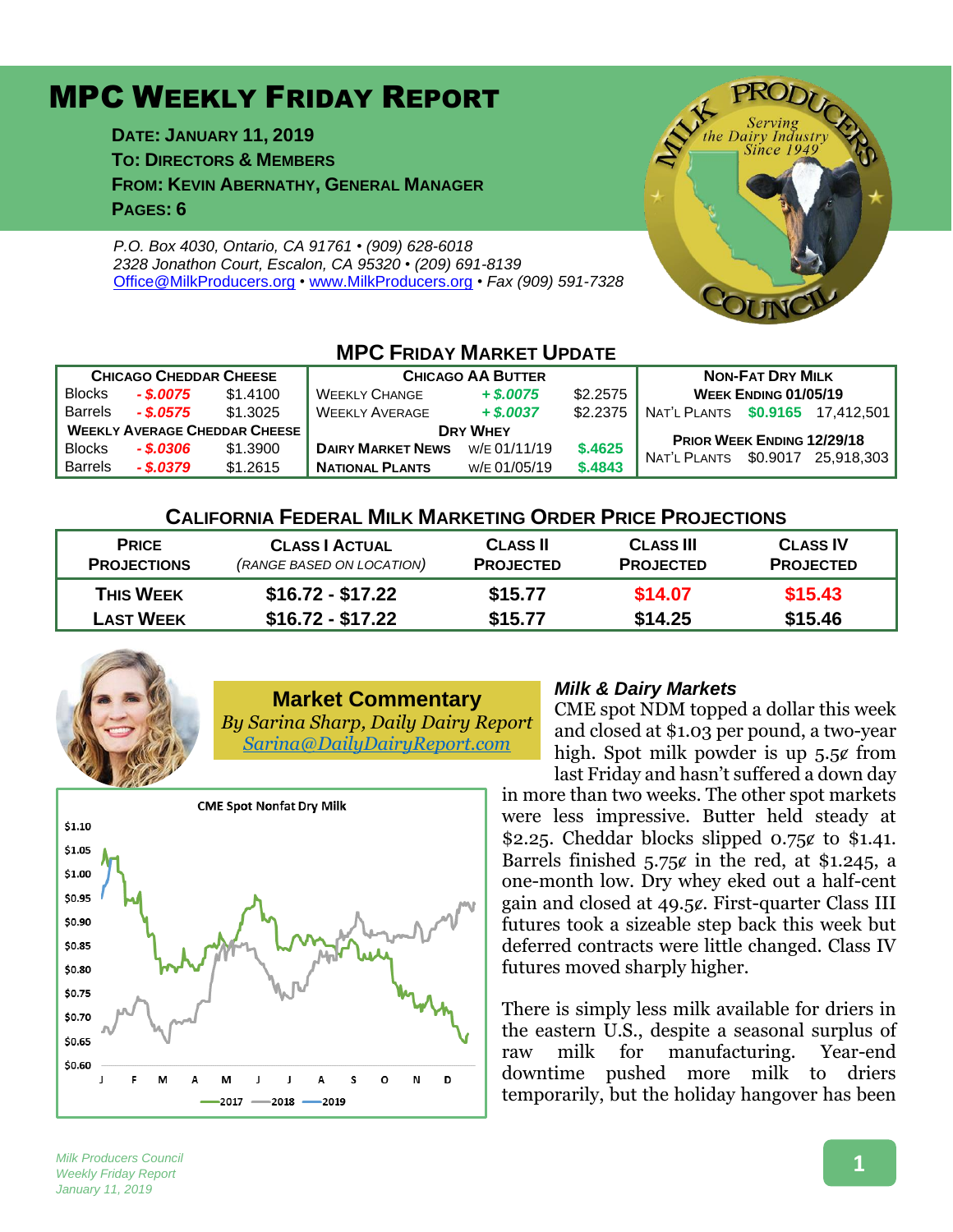shorter and less severe than in years past. A relatively mild start to the winter has likely boosted milk production per cow in the Upper Midwest and Northeast, but not by nearly enough to offset the steady march of cows and heifers to the auction, the feedlot, and the slaughterhouse. These trends, along with a significant increase in the share of dairy cows bred to beef suggest that the industry could be short of

heifers in the coming years. For now, milk is tight in some places, and driers are running – or idled – accordingly.

Meanwhile, milk powder inventories wane. The European Commission managed to sell nearly all of its remaining Intervention skim milk powder (SMP) this week. In just 13 months, the government's uncommitted holdings of SMP have fallen from more than 800 million pounds to 48.5 million pounds. The market will still have to absorb that 48.5



million pounds in addition to the product that the Commission has sold to private buyers that remains in government storage. *Daily Dairy Report* analysts estimate that if buyers continue to move product out of storage at the current rate, both government and private SMP holdings in Intervention will be used up by June. U.S. inventories are likely ebbing as well, and Canadian stocks of SMP have fallen to more than four-year lows (although Statistics Canada did not report inventory volumes from August



2015 through January 2017). This suggests that Canadian SMP exports, which are still selling at a below-market rate and displacing product from other dairy exporters, could slow, creating greater demand for milk powder from the U.S., Europe, Oceania, and South America. Such an increase could lend further support to global milk powder prices.

Less milk for driers means less cream for butter churns and makers of yogurt, dips, and other creamy delectables. Cream multiples and anecdotal reports suggest supplies are indeed tightening. However,

foreign butterfat has supplemented the domestic supply. U.S. butter prices held roughly steady throughout 2018. But in Oceania and Europe, prices dropped throughout the second half of last year. U.S. manufacturers imported loads of cheap butterfat from New Zealand in the last few months of 2018.

In November, U.S. imports of New Zealand fats and oils derived from milk surged to a four-year high, topping November 2017 volumes by 178%. After a very slow start, U.S. imports of kiwi butterfat increased 140.5% in the first eleven months of 2018, compared to the same period the year before. With foreign fat, the U.S. can maintain butter production volumes even as milk tightens.

Cheese output is not likely to slow either. Class IV prices hold a wide – and growing –

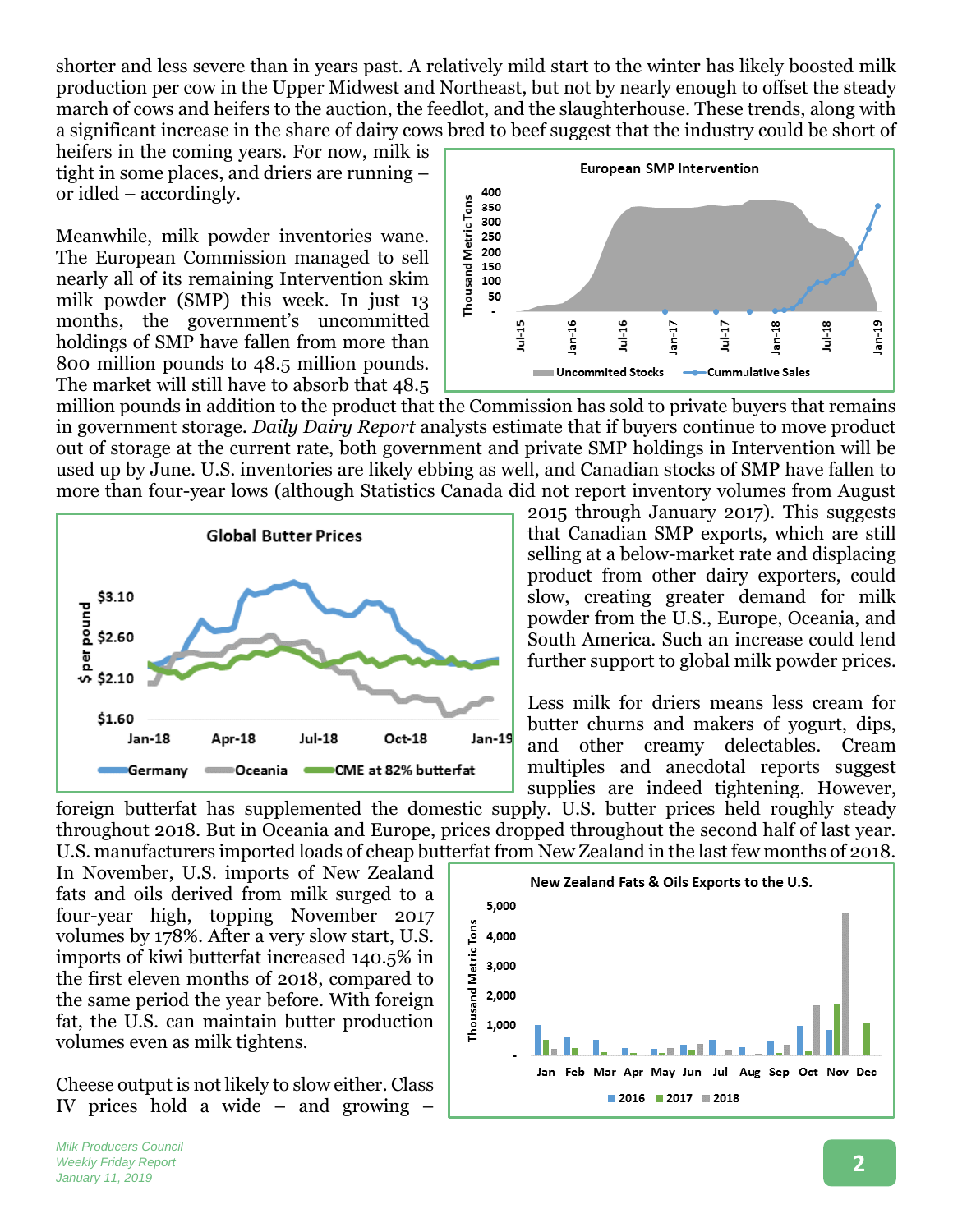premium to Class III, suggesting that milk should move away from cheese and whey processors and into the Class IV products. That's a rational theory, but it is confounded by geography and by processors' motivations. Lower milk output along the East Coast is not likely to pull much milk away from cheese manufacturers in Wisconsin, much less Texas. Most cheese makers have their milk supplies contracted years, and in some cases decades, in advance. A processor with a shiny new cheese plant considers his budget and his sales projections when deciding how much milk to add to the vat. He doesn't give a single thought to the spread between Class III and Class IV prices. The absence of cheap spot milk may reduce overtime at plants where cheesemakers had previously managed to squeeze in an extra load here and there. But that is pulling a pebble off the scale while new capacity adds a boulder.

That is not to say that economics will have no impact on cheese production and prices. Low prices could help to improve demand. As the cost of NDM rises, cheese processors will use less milk powder to fortify their vats, reducing yields. Milk checks in the cheese states will be very small in the coming months, which will continue to signal to dairy producers that they should be slowing output. Class III prices are likely to move higher in the long run, but they'll probably lag Class IV for much longer than dairy producers in the cheese states would like. On the other hand, dairy producers in areas with high Class I or Class IV utilization, including California dairy producers in their new federal order, will benefit from high Class IV pricing. Further, the futures project that from May forward, the new structure of Class I premiums – the average of Class III and IV plus  $74¢$  – will make dairy producers better off than they were under the "higher of" calculation.

#### *Grain Markets*

Chinese buyers were at U.S. ports once again this week, securing cargoes of soybeans. But in the absence of government data, it's unclear just how much they bought. It is clear that it won't be enough to lower U.S. – or global – soybean stockpiles from burdensome levels.

Soybean and soybean meal futures moved mostly higher in the first half of the week, spurred by comments that U.S-Chinese trade negotiations were going well. But when the trade talks wrapped up



and negotiators stayed mum, excitement turned to uncertainty. The futures moved sharply lower on Thursday. A wetter forecast in northern Brazil, which will help soybeans fill toward their full potential, also dampened bulls' enthusiasm. Brazil's soybean crop is in good – but not perfect – condition. The Brazilian government revised its assessment of the crop to 118.8 million metric tons, down from last months' estimate of 120.1 million. But that's still the second-largest crop on record, and combined South America output is likely to be the highest ever. Big crops and big inventories do not justify \$9 soybeans, but the

trade is shrugging off that pesky reality for now. March soybeans settled at \$9.105 per bushel, down 11¢ from last Friday.

The corn market was relatively quiet again this week, but the Thursday soybean selloff dragged corn futures lower as well. March corn settled at \$3.79, down 4¢ this week.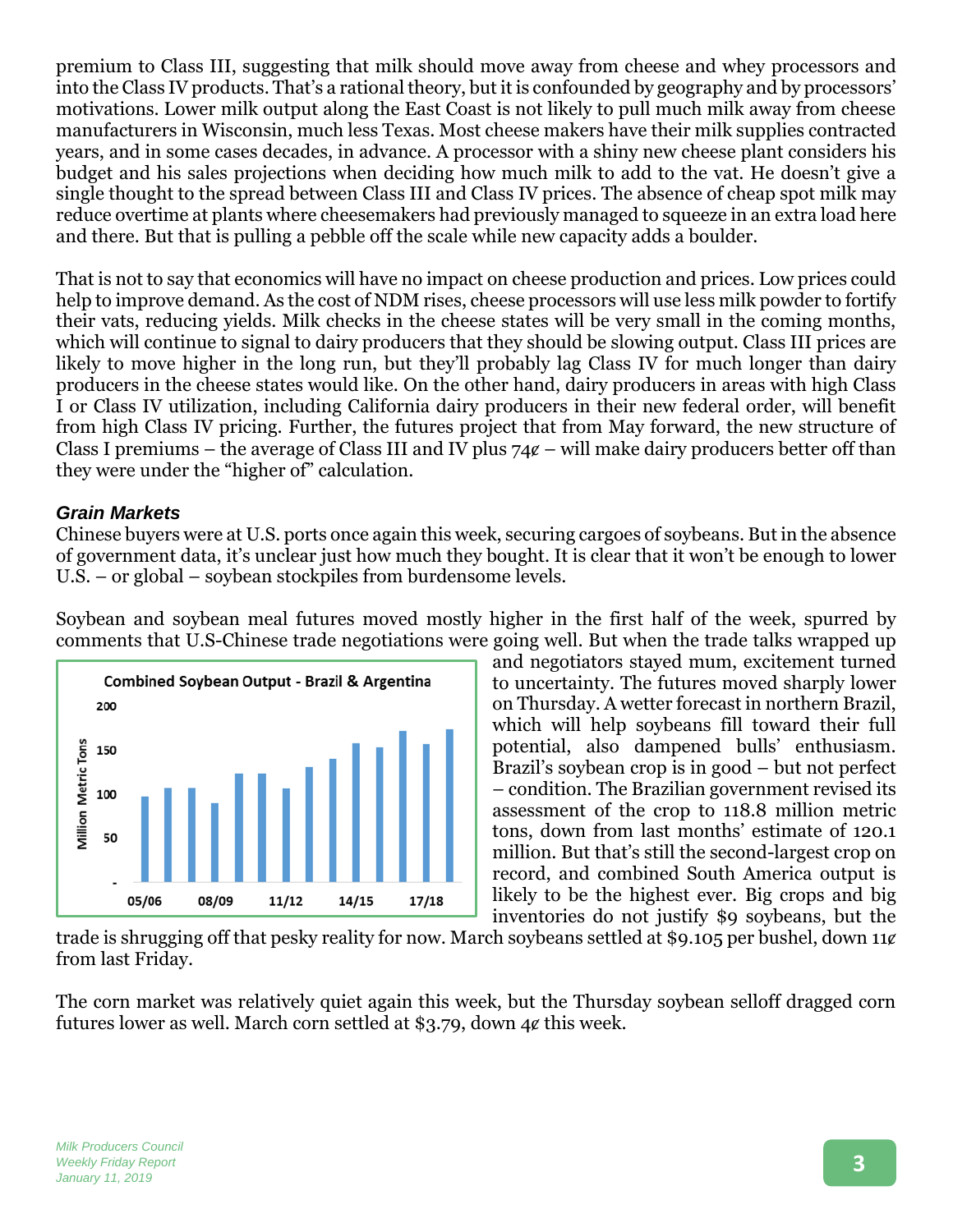

**Application Deadline Extended for Market Facilitation Program** *By Geoff Vanden Heuvel, Director of Regulatory & Economic Affairs [Geoff@MilkProducers.org](mailto:Geoff@MilkProducers.org)*

On January 8, USDA Secretary Sonny Perdue announced an extension deadline for producers to apply for their second and final round of trade mitigation payments through the Market Facilitation Program. The application deadline is extended for a period of time equal to the number of business days USDA Farm Service Agency offices were closed, once the partial government shutdown ends. Read the press release from USDA [here.](https://content.govdelivery.com/accounts/USDAOC/bulletins/226fd4d)

In last week's MPC Friday Report, we noted that January 15, 2019 was the deadline for producers to apply for the next round of trade mitigation payments. MPC contacted Congressmen Jim Costa (D-CA 16th District) to express concern about producers' ability to apply for the program, with the Congressman offering to send a letter to Secretary Perdue to request an extension of the deadline. Prior to sending his letter, Congressman Costa secured the signatures of Congressmen Josh Harder (D-CA 10th District), Jimmy Panetta (D-CA 20th District), TJ Cox (D-CA 21st District) and John Garamendi (D-CA 3rd District). Read their joint letter [here.](http://www.milkproducerscouncil.org/wp-content/uploads/Letter-to-Sec.-Perdue-MFP-Deadline-Extension-1-8-2019.pdf)



**Dairy Cares: Dairy Farmers and Regulators "Mixing" Their Way Toward Cleaner Air in the San Joaquin Valley** *By Kevin Abernathy, General Manager Kevin@MilkProducers.org*

Milk Producers Council has been a longstanding member of Dairy Cares, a coalition of dairy trade groups, cooperatives, processors, and allied industry members working together on industry sustainability issues.

This month's e-newsletter from Dairy Cares features the successful partnership between dairy families and the San Joaquin Valley Air Pollution Control District to implement cutting edge projects, benefitting farm operations and valley air.

#### *From Dairy Cares*

Dairy farmers in the San Joaquin Valley have a long history of working with the San Joaquin Valley Air Pollution Control District (SJVAPCD) to improve air quality. Through this partnership, regulatory officials and dairy farmers have created innovative pathways to decrease the use of fossil fuels



*Milk Producers Council Weekly Friday Report January 11, 2019*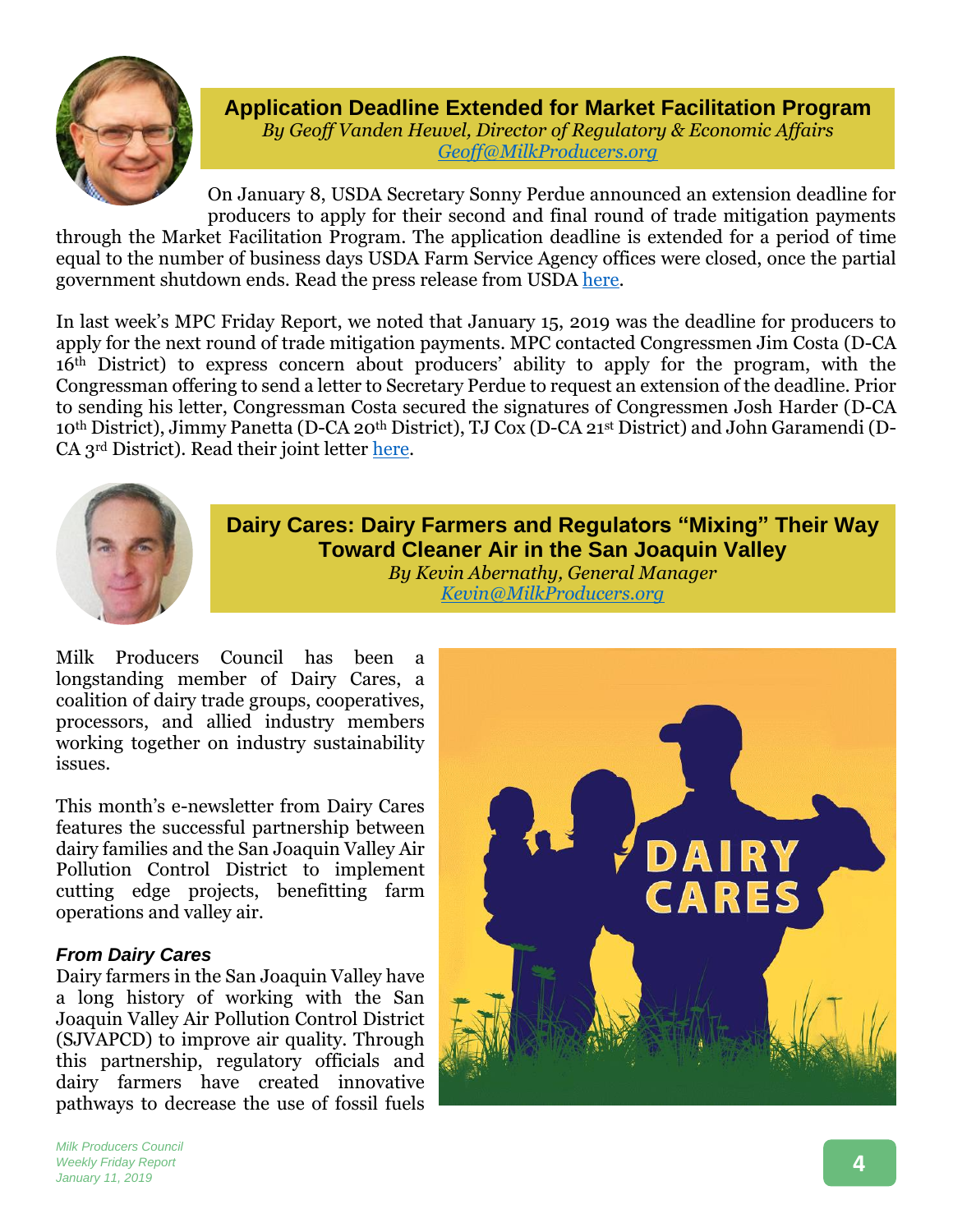and significantly reduce air pollution. Through the SJVAPCD's latest incentive-based program, dairy farmers will continue to make tremendous progress.

This cooperative partnership was an important part of the conversation at the inaugural [California](http://www.cadairysummit.com/)  [Dairy Sustainability Summit,](http://www.cadairysummit.com/) held November 27-28 in Sacramento. Through a panel discussion, SJVAPCD Executive Director Samir Sheikh and leading officials from other state and local agencies shared their visions for helping dairy farmers continue to achieve milestones in environmental stewardship. Sheikh noted that research and cooperation have been critical to implementing effective



*Through the San Joaquin Valley Air Pollution Control's Electrified Dairy Feed Mixing Program, dairy farmers will continue making significant improvements to air quality.*

technologies and strategies for reducing emissions on dairy farms. He noted that while there are still significant challenges ahead, much progress has been made.

"The dairy industry and the ag industry in general have been great partners over the years in developing what are considered the most innovative regulations in this area," Sheikh said.

Todd DeYoung, Manager of Strategies and Incentives for the SJVAPCD, also spoke at the summit. He discussed efforts to work with dairy farmers in designing cost-effective incentive programs that will play an important role in achieving aggressive goals to reduce smog-form emissions, known as criteria pollutants.

"A number of clean air milestones can be largely attributed to efforts and investments

made by Valley dairy farmers," DeYoung said. "Despite significant reductions, more reductions are still needed to meet ever-tightening state and federal air quality standards. Incentive-based programs are critical for achieving further reductions in new attainment strategies." Continue reading [here.](https://www.dairycares.com/e-news/dairy-farmers-and-regulators-mixing-their-way-toward-cleaner-air-in-the-san-joaquin-valley)

**New Appointments Made to the Producer Review Board** *By Geoff Vanden Heuvel, Director of Regulatory & Economic Affairs*

California Department of Food and Agriculture Secretary Karen Ross appointed four new

members to the Producer Review Board (PRB) this week. They are Will Dyt of Corona, Kerri Vander Poel of Shafter, Art Van Beek of Tipton and Tony Nunes III of Tulare. The continuing PRB board members consist of Case Van Steyn, Craig Gordon, Scott Magneson, Jarrid Bordessa, John Moons, Fred Douma, Arie De Jong, Joey Fernandes, Mike Gallo, Chuck Ahlem and Ted De Groot.

Under the new Quota Implementation Plan, the PRB is responsible for reviewing hardship quota transfer cases and the budget. It has also been charged with evaluating any petition for major program changes that may be submitted by producers in the future. Regulations governing how any such petition would be handled were adopted by the PRB in December and you can read a draft of those [here.](http://www.milkproducerscouncil.org/wp-content/uploads/procedures-for-a-petition-on-the-QIP-with-prb-input.pdf)